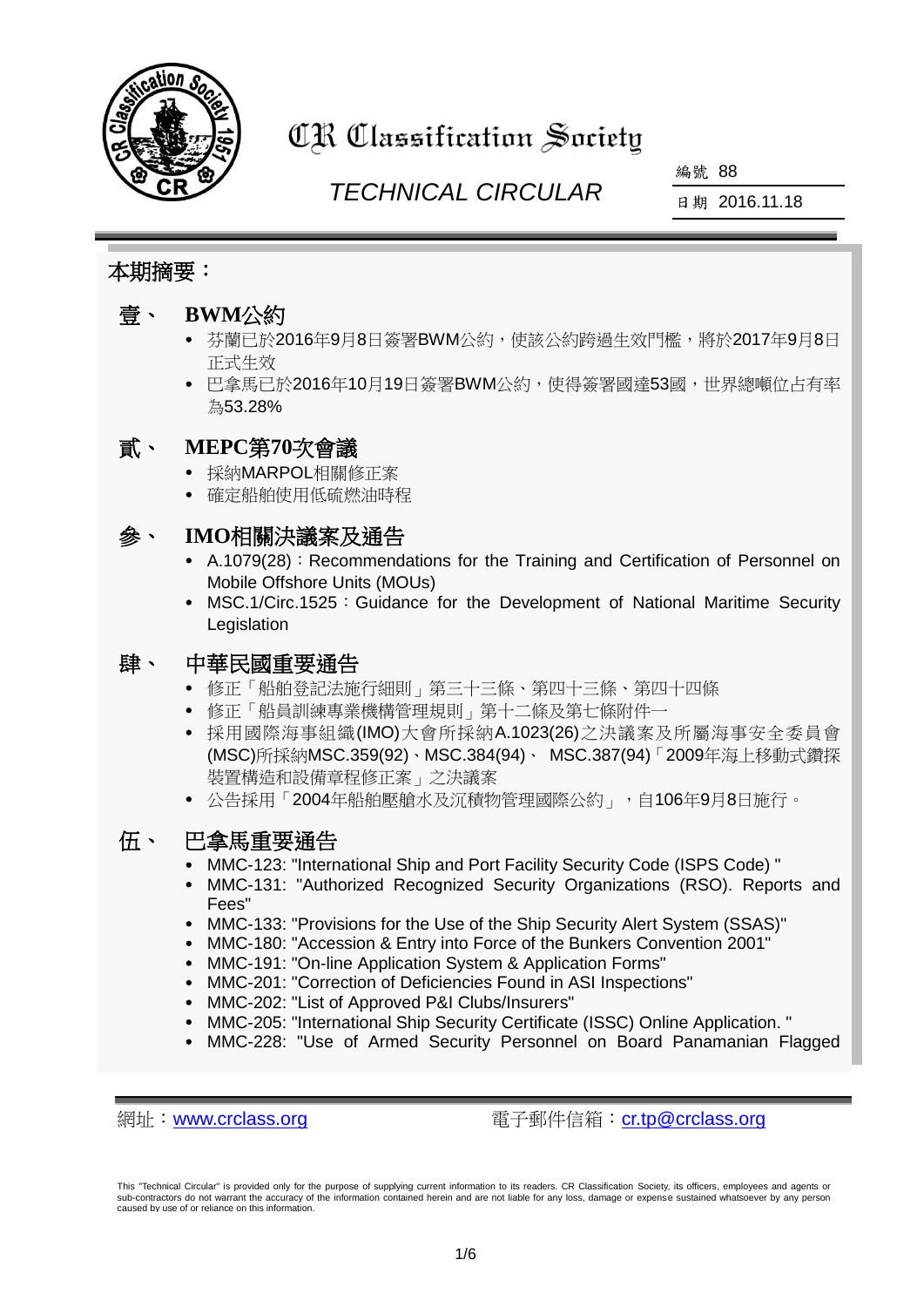Vessels (Online Application)."

- MMC-233: "Ship Registration"
- MMC-245: "Authorized Private Maritime Security Companies (PMSC) Transiting High Risk Areas"
- MMC-258: "Approved Service Providers for Lifeboats, Launching Appliances and On-load Release Gear"
- MMC-269: "Maritime Labour Convention, 2006 (MLC, 2006), Certification Process, MLC, 2006"
- MMC-284: "Recognized Organizations Approved for the Issuance of the Class Certificate"
- MMC-285: "Principles of Minimum Safe Manning"
- MMC-311: "New Regulations for Maritime Training Centers"
- MMC-333: "Upgrading"
- MMC-335: "Issuance of Transitory Certificates (CT)."
- MMC-336: "Maritime Labour Convention (MLC, 2006). Amendments- Regulations 2.5 (Repatriation) and 4.2 (Shipowner´S Liability) "
- MMC-337: "Instructions for Payments to CSR and ISSC "
- MMC-339: "Medicine Chest and Medical Equipment "
- MN-011/2016:"Private Maritime Security Companies Requirements and Obligations"

#### 陸、 澳洲規定

澳洲海事安全局針對船員在船上最長的服務期限發出Marine Notice 17/2016通告

## 壹 **BWM**公約

- 一、 [芬蘭已於](https://www.crclass.org/chinese/download/ti-tc/88/1-1%20Global_treaty_to_halt_invasive_aquatic_species_to_enter_into_force_in_2017.pdf)**2016**年**9**月**8**日簽署**BWM**公約,使**BWM**公約跨過生效門檻。(生效門檻為**30** 國簽約且占世界商船總噸位**35%**)。
- 二、 [巴拿馬亦於](https://www.crclass.org/chinese/download/ti-tc/88/1-2%20Panama_accedes_to_global_treaty_to_halt_invasive_aquatic_species.pdf)**2016**年**10**月**19**日簽署**BWM**公約,使得**BWM**公約之簽署國達到**53**國,簽署 國之世界總噸位占有率為**53.28%**。
- 三、 壓艙水公約將於**2017**年**9**月**8**日正式生效:
	- (一) 公約生效後,適用公約之船舶應按公約規定備有壓艙水管理計畫、壓艙水紀錄 簿、並執行壓艙水管理,而船上當責人員亦應熟悉壓艙水相關規定與操作,總噸 位400及以上者應接受檢驗並備有有效壓艙水公約證書。
	- (二) 配合國際公約進程,我國已公告相關法令,包含[:採行壓艙水公約、](https://www.motc.gov.tw/ch/home.jsp?id=1102&parentpath=0%2C2%2C838&mcustomize=onemessages_view.jsp&dataserno=201610070003&aplistdn=ou=data,ou=bussiness,ou=chinese,ou=ap_root,o=motc,c=tw&toolsflag=Y&imgfolder=img%2Fstandard)[修正船舶設](http://odmdoc.motc.gov.tw/IFDEWebBBS_MOTC/ExternalBBS.aspx?ThirdDocId=104RD06202) [備規則、](http://odmdoc.motc.gov.tw/IFDEWebBBS_MOTC/ExternalBBS.aspx?ThirdDocId=104RD06202)依海洋污染防治法公告相關規定、[並修正商港港務管理規則要](http://odmdoc.motc.gov.tw/IFDEWebBBS_MOTC/ExternalBBS.aspx?ThirdDocId=104RD06220)求填報壓 艙水申報單。

#### 四、 公約最新進展

- (一) 公約附錄規則B-3相關時程規劃:
	- 1. 原有B-3規則規劃的時間點在明年(2017)公約生效後已無法有效執行,故 條文應適度修改,這將影響到船舶應符合D-2的時程。
	- 2. 國際海事組織(IMO)海洋環境保護委員會(MEPC)預計於第71次會議(2017 年5月)討論相關的時間表,目前仍未有定案。
- (二) 為有效達到公約目的,壓艙水管理系統型式認可準則將更新且改為章程(Code for Approval of Ballast Water Management Systems), 預計適用於2018年10 月28日以後進行認可的系統,以及2020年10月28日以後安裝於船上之系統。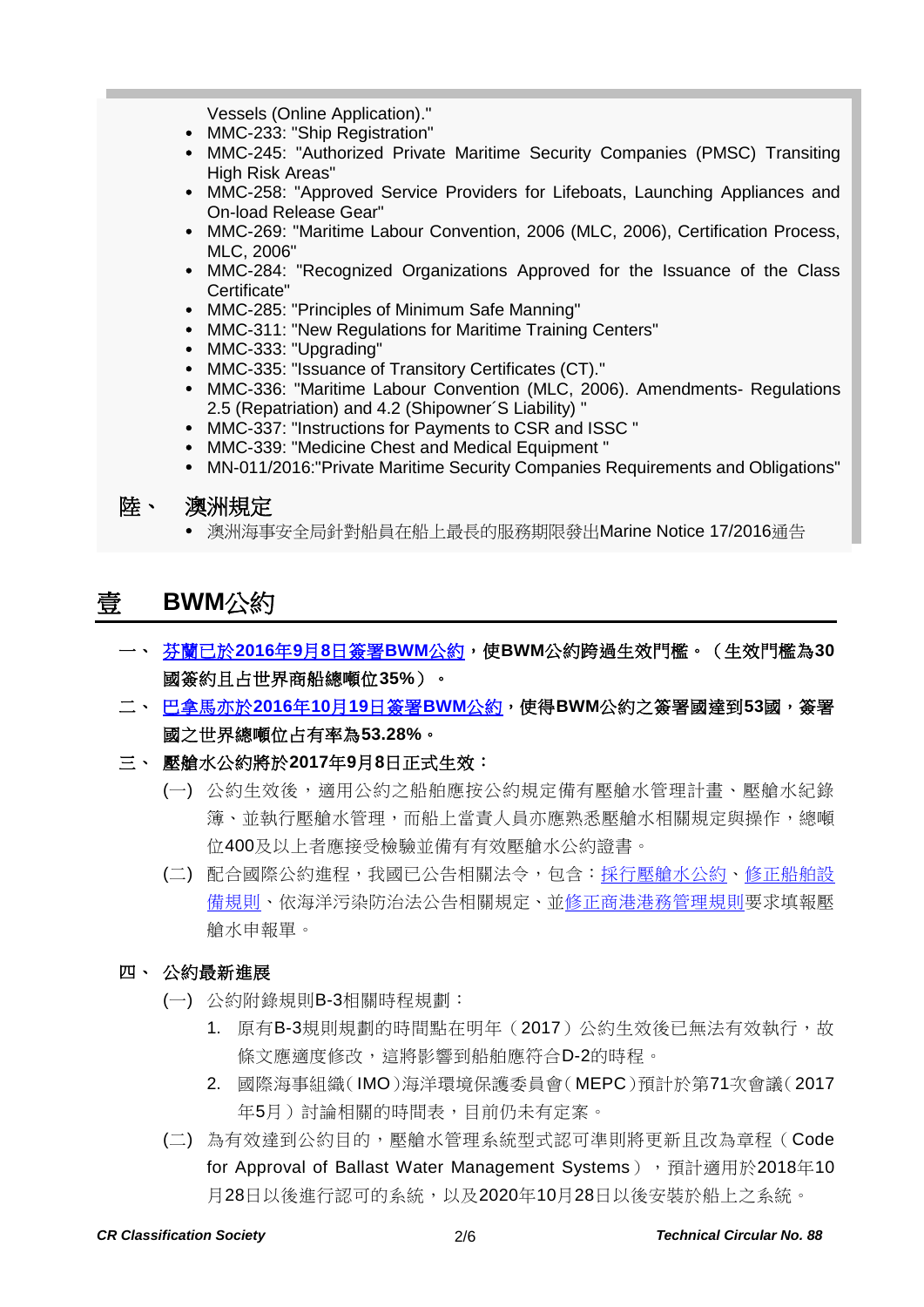#### 五、 本中心建議事項:

- (一) 雖有前述 D-2 時程不確定性,建議仍可先提前準備壓艙水管理計畫並送審核, 按公約要求當責的甲級和乙級船員了解壓艙水更換或壓艙水處理設備操作程 序、船舶沉積物管理、紀錄簿填寫方式、各港口的預報機制等。
- (二) 根據公約規定,400總噸以上船舶應接受檢查並取得有效證書,在公約生效之前, 本中心對於檢驗通過之船隻將簽發壓艙水公約鑑定書作為因應,正式證書須待 公約生效後方可使用。
- (三) 有關IOPP單獨換證議題,應視各船旗國規定,但目前以官方文件正式公布做法的 國家仍不多,本中心將持續追蹤並提供最新消息。

## 貳 **MEPC**第**70**次會議

國際海事組織(**IMO**)海洋環境保護委員會(**MEPC**)第 **70** 次會議於 **2016** 年 **10** 月 **24** 日至 **10** 月 **28** 日在英國倫敦召開。摘要如下:

一、 採納**MARPOL**相關修正案(預計條文生效日期為 **2018** 年 **3** 月 **1** 日):

- (一) IOPP證書Form B修正。
- (二) 垃圾紀錄簿內加入HME之修正。
- (三) 有關燃油數據蒐集,自2019年1月1日開始適用的船舶應蒐集並回報燃油消耗數 據。

#### 二、 有關船舶使用低硫燃油:

- (一) 存經過審慎評估後,MEPC 70確認MARPOL公約附錄VI第14.1.3條之規定,船 舶將自2020年起使用0.5%(m/m)低硫燃油。
- (二) 現行MARPOL規定下,燃油硫含量要求:非ECA為3.5%,ECA為0.1%。
- (三) 而鄰近區域如香港已提前實施0.5%、而大陸已亦逐步擴大0.5%的實施範圍。

### 參 **IMO**相關決議案及通告

- 一、 **[A.1079\(28\)](https://www.crclass.org/chinese/download/ti-tc/88/3-1%20A%2028-Res.1079%20-%20Adopted%20on%204%20December%202013%20(Agenda%20item%2010)%20(Secretariat)%20(1).pdf)**:**Recommendations for the Training and Certification of Personnel on Mobile Offshore Units (MOUs)**,有關**MOU**上人員的訓練資格建議案,摘要如下:
	- (一) MOU上的人員類別分為以下四類:
		- 1. A類: 訪客或非擔任MOU正常操作任務的特殊人員, 此類人員在MOU上的時 間通常不超過3天。
		- 2. B類:對他人的安全、保全和生存沒有指定責任的特殊人員。
		- 3. C類:對他人的安全、保全和生存有指定責任且定期被委派的特殊人員。
		- 4. D類:海事船員。
	- (二) 不同類別之人員訓練要求:
		- 1. A類人員於首次登上MOU時須受該公司的相關安全訓練。
		- 2. B、C及D類人員,需受相關熟悉訓練 (Familiarization Training)、保全意識 訓練 ( Security Awareness Training ) 等, 並應持有相關證明或是 CoP (Certificate of Proficiency)。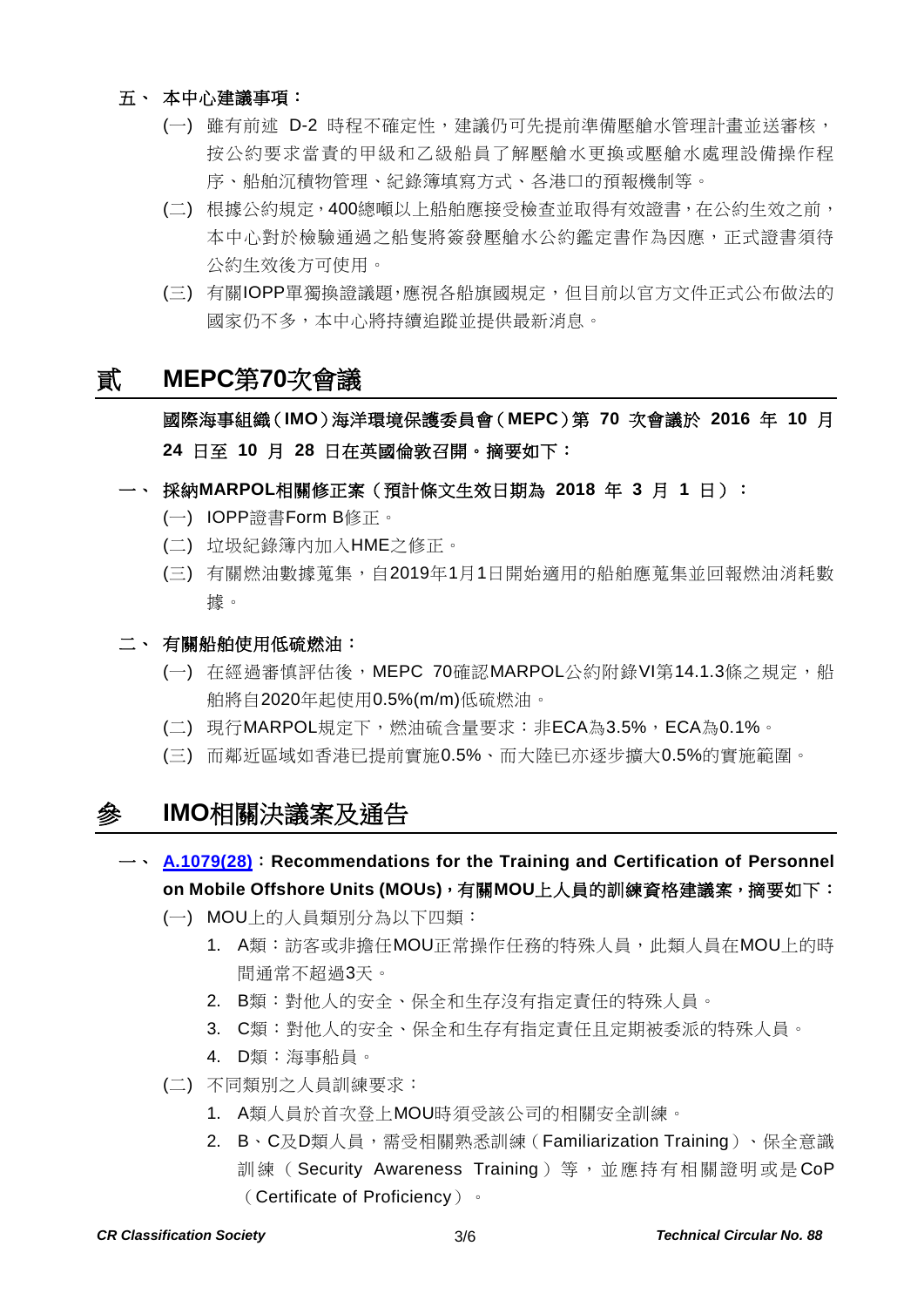- 3. C及D類人員需再加受特殊訓練(Specialized Training),並應持有相關證明 或是CoP ( Certificate of Proficiency ) 。
- (三) D類之海事船員除了包含船員外,又包含下列四種人員:
	- 1. Ballast Control Operator (BCO) 。
	- 2. Barge Supervisor (BS) 。
	- 3. Maintenance supervisor (MS) 。
	- 4. Offshore installation manager (OIM)。
	- 註:有關上述D類項之四種人員:
		- 一:應持有主管機關所發之CoC (Certificate of Competency)
		- 二:巴拿馬海事局亦曾以通告(MMC-328)說明證書效期議題,可參閱本中心 [技術通報第](https://www.crclass.org/chinese/download/ti-tc/84/84.pdf)84期。
- 二、 **[MSC.1/Circ.1525](https://www.crclass.org/chinese/download/ti-tc/88/3-2%20MSC.1-Circ.1525%20-%20Guidance%20For%20The%20Development%20Of%20National%20Maritime%20Security%20Legislation%20(Secretariat).pdf)**:**Guidance for the Development of National Maritime Security Legislation**:
	- (一) 提供主管機關制定海上保全(ISPS)相關立法工作的準則,提供各國作為落實執 行公約要求之參考。

## 肆 中華民國重要通告

- 一、 修正[「船舶登記法施行細則」](http://odmdoc.motc.gov.tw/IFDEWebBBS_MOTC/ExternalBBS.aspx?ThirdDocId=105RD04411)第三十三條、第四十三條、第四十四條,中華民國**105** 年**9**月**20**日。
- 二、 修正[「船員訓練專業機構管理規則」](http://odmdoc.motc.gov.tw/IFDEWebBBS_MOTC/ExternalBBS.aspx?ThirdDocId=105RD04756)第十二條及第七條附件一,中華民國**105**年**10**月 **17**日。
- 三、 採用國際海事組織**(IMO)**大會所採納**A.1023(26)**[之決議案及所屬海事安全委員會](https://gazette.nat.gov.tw/egFront/detail.do?metaid=86985&log=detailLog)**(MSC)** 所採納**MSC.359(92)**、**MSC.384(94)**、 **MSC.387(94)**「**2009**[年海上移動式鑽探裝置構](https://gazette.nat.gov.tw/egFront/detail.do?metaid=86985&log=detailLog) [造和設備章程修正案」之決議案,](https://gazette.nat.gov.tw/egFront/detail.do?metaid=86985&log=detailLog)增訂「海上移動式鑽探裝置安全證書**(2009)**」,並 自中華民國**105**年**11**月**3**日起生效。
- 四、 **104**年**8**月**20**日公告採用「**2004**[年船舶壓艙水及沉積物管理國際公約」](http://odmdoc.motc.gov.tw/IFDEWebBBS_MOTC/ExternalBBS.aspx?ThirdDocId=105RD05220)**(International Convention for the Control and Management of Ships' Ballast Water and Sediments, 2004)**,定自**106**年**9**月**8**日施行。

## 伍 巴拿馬重要通告

- 一、 **[MMC-123:](https://www.crclass.org/chinese/download/ti-tc/88/5-1%20MMC-123-september-2016.pdf) "International Ship and Port Facility Security Code (ISPS Code) "**, 修正航行於 **Coastal Voyages**或**National Jurisdictional Waters**自願符合**ISPS Code**的巴拿馬船舶欲申請豁免**SSAS**所需提交之文件項目。
- 二、 **[MMC-131:](https://www.crclass.org/chinese/download/ti-tc/88/5-2%20MMC-131-06-OCTOBER-2016.pdf) "Authorized Recognized Security Organizations (RSO). Reports and Fees"**,更新授權認可保全機構名單。
- 三、 **[MMC-133:](https://www.crclass.org/chinese/download/ti-tc/88/5-3%20MMC-133-sept-2016.pdf) "Provisions for the Use of the Ship Security Alert System (SSAS)"**,修正第**21**段,內容同本次**MMC-123**之修正內容。
- 四、 **[MMC-180:](https://www.crclass.org/chinese/download/ti-tc/88/5-4%20MMC-180-Accession-Entry-into-force-of-the-Bunkers-Convention-2001-August-20161.pdf) "Accession & Entry into Force of the Bunkers Convention 2001"**,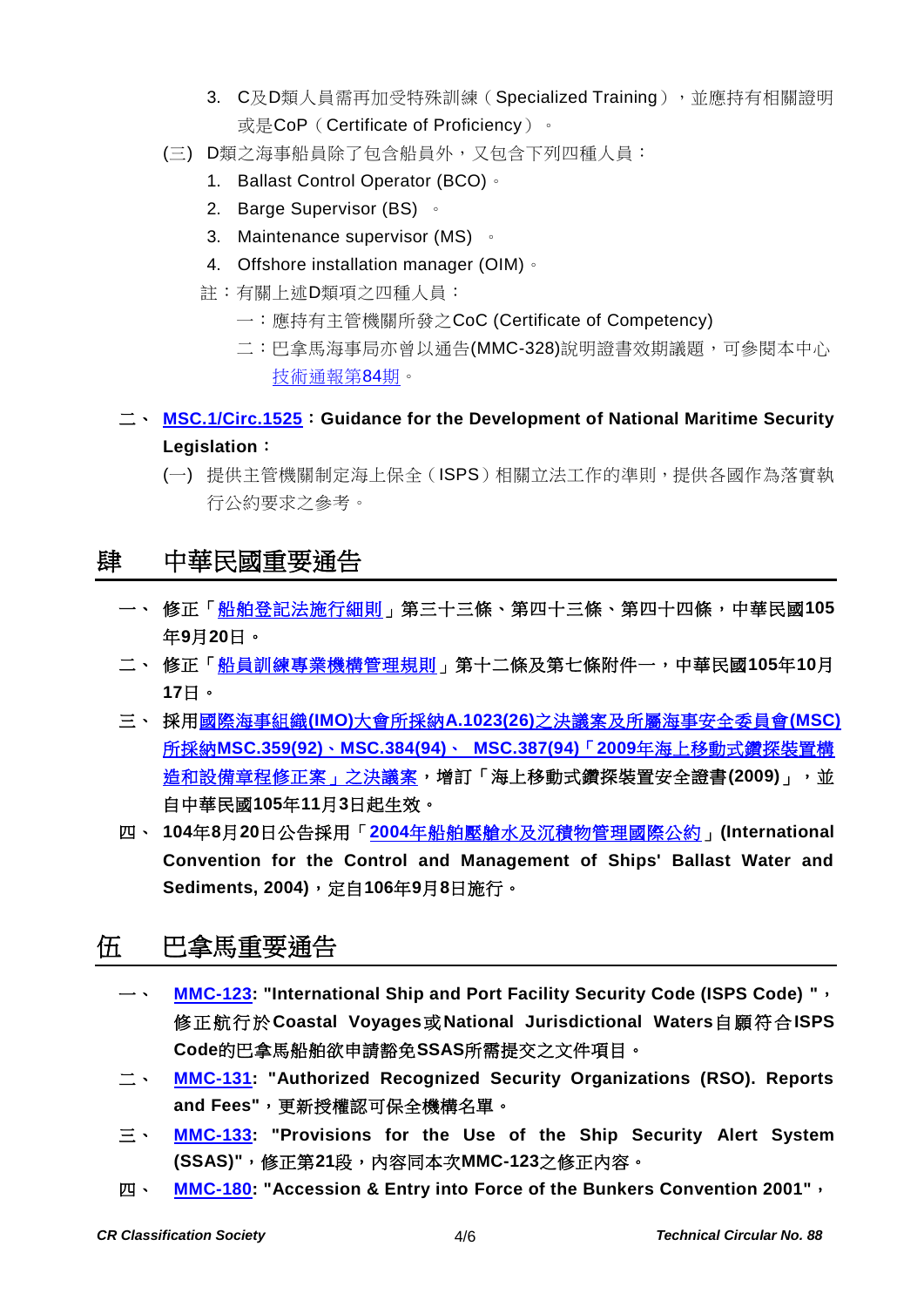- **(**一**)** 先前由其他國家所代發之燃油公約證書仍有效至其效期。
- **(**二**)** 自**2016**年**8**月**1**日開始,相關申請將改[為線上申請。](http://certificates.amp.gob.pa/certificates/)
- 五、 **[MMC-191:](https://www.crclass.org/chinese/download/ti-tc/88/5-5%20MMC-191-Sept-2016.pdf) "On-line Application System & Application Forms"**,配合本次 **MMC-269**之變動,刪除海事勞工符合聲明**(DMLC)**第**I**部分的申請單電子擋。
- 六、 **[MMC-201:](https://www.crclass.org/chinese/download/ti-tc/88/5-6%20MMC-201-September.pdf) "Correction of Deficiencies Found in ASI Inspections"**,新增在執行 **ISM**驗證時,應包含查閱最後一次**FSC**檢查的狀況,若發現缺失尚未結案或矯正措施 位於**30**天內給**PMA**,則必須在稽核報告上註記為**Finding**。
- 七、 **[MMC-202:](https://www.crclass.org/chinese/download/ti-tc/88/5-7%20MMC-202-LIST-OF-APPROVED-PI-INSURERS-SEPTEMBER-2016.pdf) "List of Approved P&I Clubs/Insurers"**,更新**P&I**保險業者名單。
- 八、 **[MMC-205:](https://www.crclass.org/chinese/download/ti-tc/88/5-8%20MMC-205-September.pdf) "International Ship Security Certificate (ISSC) Online Application. "**,自**2016**年**11**月**1**日起,**ISSC**將改[為線上申請。](http://certificates.amp.gob.pa/certificates/)
- 九、 **[MMC-228:](https://www.crclass.org/chinese/download/ti-tc/88/5-9%20MMC-228-September-2016.pdf) "Use of Armed Security Personnel on Board Panamanian Flagged Vessels (Online Application)."**,新增須將上船的武裝保全人員數量回報給**PMA**。
- 十、 **[MMC-233:](https://www.crclass.org/chinese/download/ti-tc/88/5-10%20REV-MMC-233-September.pdf) "Ship Registration"**,修正註冊巴拿馬旗船舶所須提交之文件內容。
- 十一、**[MMC-245:](https://www.crclass.org/chinese/download/ti-tc/88/5-11MMC-245-15-09-2016.pdf) "Authorized Private Maritime Security Companies (PMSC) Transiting High Risk Areas"**
	- **(**一**)** 修正私人海事保全公司授權資訊。
	- **(**二**)** 自**2016**年**10**月**1**日開始,授權信(**LOA**)將改[為線上申請,](http://certificates.amp.gob.pa/certificates/)而不再接受**Email**或 **Hard Copy**。
- 十二、**[MMC-258:](https://www.crclass.org/chinese/download/ti-tc/88/5-12%20MMC-258-Approved-service-providers-for-lifeboats-launching-appliances-and-on-load-release-gear-22-august-2016.pdf) "Approved Service Providers for Lifeboats, Launching Appliances**  and On-load Release Gear",更新巴拿馬政府授權之救生艇下水及承載釋放機構維 修廠商名單。
- 十三、**[MMC-269:](https://www.crclass.org/chinese/download/ti-tc/88/5-13%20MMC-269-OCT-16-3.pdf) "Maritime Labour Convention, 2006 (MLC, 2006), Certification Process, MLC, 2006"**,自**2016**年**10**月**1**日起,海事勞工符合聲明**(DMLC)**第**I**部分改 [為線上申請。](http://certificates.amp.gob.pa/certificates/)
- 十四、**[MMC-284:](https://www.crclass.org/chinese/download/ti-tc/88/5-14%20MMC-284-ROs-APPROVED-FOR-ISSUANCE-OF-CLASS-CERTIFICATE-SEP-2016.pdf) "Recognized Organizations Approved for the Issuance of the Class Certificate"**,更新授權簽發船級證書之認可組織名單。
- 十五、**[MMC-285:](https://www.crclass.org/chinese/download/ti-tc/88/5-15%20MMC-285-MINIMUM-SAFE-MANNING-CERTIFICATES-August-2016.pdf) "Principles of Minimum Safe Manning"**,澄清有關**STCW**馬尼拉修正 案對最低安全配額證書上登載之影響。
- 十六、**[MMC-311:](https://www.crclass.org/chinese/download/ti-tc/88/5-16%20MMC-311-final.pdf) "New Regulations for Maritime Training Centers"**,修正船員訓練中 心相關規定。
- 十七、**[MMC-333:](https://www.crclass.org/chinese/download/ti-tc/88/5-17%20MMC-333-AUGUST-01-2016-NEW%20(1).pdf) "Upgrading"**,新增船員晉升相關規定。
- 十八、**[MMC-335:](https://www.crclass.org/chinese/download/ti-tc/88/5-18%20MMC-335-August-2016.pdf) "Issuance of Transitory Certificates (CT)."** ,有關 **Transitory Certificates**之發證規定,提醒應避免發**CT**給資料不完善者。
- 十九、**[MMC-336:](https://www.crclass.org/chinese/download/ti-tc/88/5-19%20MMC-336-MLC-16-october.pdf) "Maritime Labour Convention (MLC, 2006). Amendments-Regulations 2.5 (Repatriation) and 4.2 (Shipowner's Liability) "**,發佈因應**MLC 2014**年修正案的做法:
	- **(**一**) 2017**年**1**月**18**日以後新發證或換發證書者(例:改船名、換旗)須使用新版證 書。
	- **(**二**) 2017**年**1**月**18**日以後所有巴拿馬船舶須皆於船上備有財務擔保證明,並於**2017**